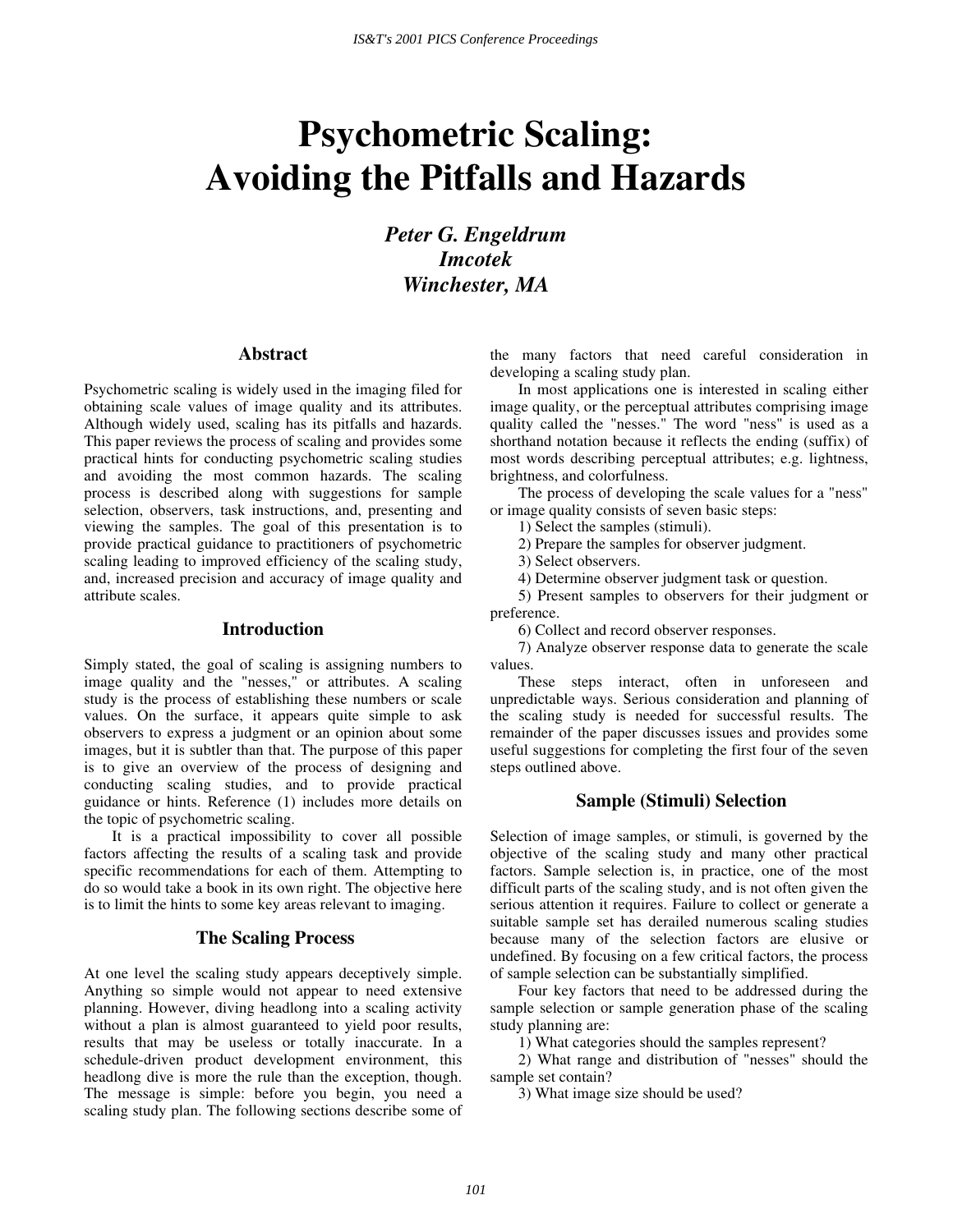4) What image content or image elements should the samples contain?

Although all of these factors are key, there is no universal optimum set of these four elements suitable for all scaling studies. The choice of elements will depend on many practical considerations and the necessary trade-offs.

## **Categories**

 $Bartleson<sup>(2)</sup>$  proposed five categories to describe samples of imagery, and listed their basic properties. The real value of Bartleson's categorization is that it represents an organized way to make a rational sample selection; and, conversely, identify what properties the sample does not possess.

**Random and Independent**-Random and independent sampling of images, although statistically interesting, is difficult in practice to implement. A major issue is the difficulty of defining a population that can be randomly and independently sampled. There is no single reservoir of "the population" of images, although, as digital imagery continues to develop, there are an increasing number of firms on the Internet offering image files in an increasingly large number of image classes.

 **Stratified**-Stratified sampling or imagery is becoming more practical due to the wide availability and accessibility of image databases. Imagery can be defined in classes such as text, graphics, and photographs. The class "photographs" can be further stratified into various subclasses such as landscapes, portraits, and groups of people. Stratified sampling is a very practical approach with wide availability of digital image files.

**Contrast**-Contrast sampling is common in a product development environment. Usually there is an interest in knowing the quality requirements or performance of a particular imaging device with respect to some class of imagery. The market for the product shapes the classes. Selecting imagery classes relevant to the product application is also efficient because it ignores irrelevant classes.

**Purposeful**-A purposeful sampling can be extremely useful during product design. During the product development process, questions arise that require engineering trade-offs. Often the prototype product produces some unexpected "ness," and raises the question, "What level of the (unwanted) 'ness' is acceptable?" A set of sample images that exhibit various levels of the "ness" in question would comprise the sample set to be used in a scaling study.

**Incidental**-Incidental sampling is, arguably, the most widely used sample category in imaging product development. Typically, a set of images is selected as the "reference" set, supposedly representing product performance requirements. These images then become the "gold standards" or "sacred samples." These incidental samples are often selected by the product development team to represent a readily understood image quality contract between the relevant product development organizationsmarketing and engineering, for example.

## **Range and Distribution of "Nesses"**

The samples define the context of the scaled "ness" or image quality. There are two aspects to this depending on whether a "ness" or image quality is being scaled. When scaling a "ness," if the "ness" of interest does not vary in the sample set, any resulting scale cannot be a measure of the "ness" in question. The context was incorrect and it will be a scale of some, perhaps unknown, "ness." In scaling image quality, the context is the specific set of "nesses" and their range in the sample set. It is common in image quality scaling studies that the quality judgment varies due to the variation of only one "ness." The resulting scale from this sample set will not be one of image quality, although it may be labeled as such, but a scale of the single "ness" that varies in the sample set. Much care is needed in identifying the "nesses" in a sample set in order to avoid these pitfalls.

 With some scaling methods, the distribution of the "ness" in the sample set can also have a significant influence on the scale values. In category scaling, observers have a tendency to use all categories equally often $(3)$ . For example, if a large fraction of the samples have high values of a "ness" and only a few have low values, observers tend to make fine discrimination at the high end and lump the lowvalued "nesses" together in the bottom categories. This judgment behavior results in scale distortion. The best solution is to have equal numbers of samples that uniformly span the range of "ness" of interest.

 Generating samples using computer image simulation or rendering techniques can help achieve the required "ness" range and distribution.

 Securing a set of samples that have the desired "ness" or "nesses" with the desired range and distribution is often a very difficult problem to overcome. It is more than worthwhile to expend the effort to select or generate a sample set that meets the scaling study requirements.

## **Image Size and Spatial Sampling**

Image size and object sizes in the image are wellknown factors in "ness" and image quality judgments $(4.5)$ .

 In general, expect image size to be a factor influencing observer judgments, one way or another. The simplest strategy is to keep the size of the images in a scaling study constant, thus eliminating or minimizing image size as a judgment factor. Keeping sample image size constant does not eliminate any context-of-scene dependence factor, though.

 Image size also enters in an indirect way. The scale values of samples from an imaging system should not be limited by the inherent quality of the input image or object. Evaluating the quality of computer printers, for example, should not depend on the spatial sampling frequency (pixels per distance) of the image file being printed. A good rule of thumb is to have the sampling frequency of the test samples be at least equal to the addressability of the output device.

 A useful upper bound for spatial sampling frequency is about 10 samples or pixels per mm for images viewed at "normal" distances of about 14 inches. If the viewing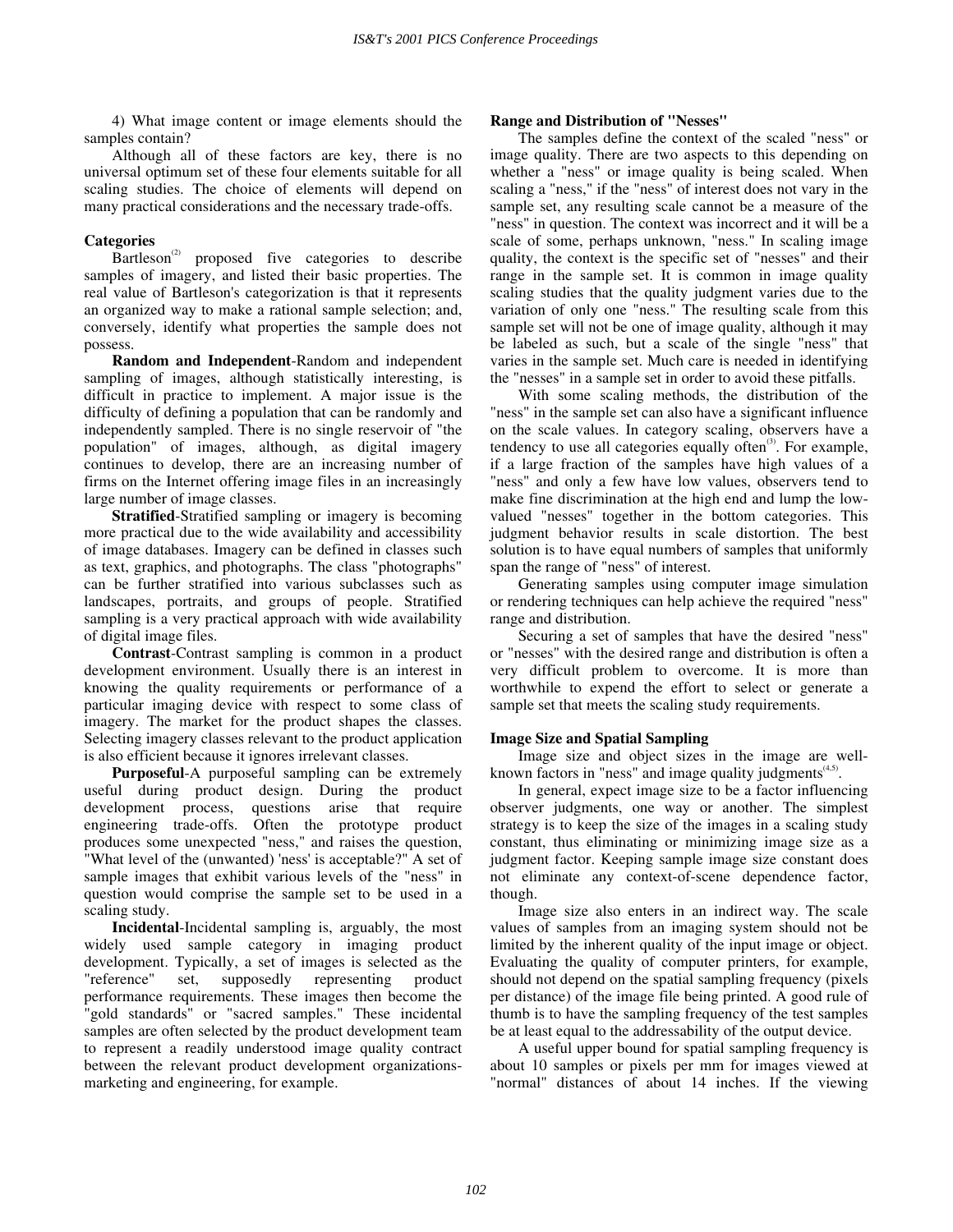distance changes, the upper bound on the maximum sampling interval scale changes in an inverse manner.

## **Image Content**

There are a host of contexts, overt or implied, within which a sample is viewed and judged. A helpful rule to remember is, "Preferences do not occur in a vacuum, they are always formed relative to a context" $<sup>(6)</sup>$ .</sup>

The spatial configurations of the elements and the object content in sample images are well known "context" factors. The breadth of spatial configurations can vary from large areas of color (or dark areas), to areas that change rapidly from point to point (so-called "busy" images). This dependence of judgments on spatial configuration, or context, is called scene dependence. The term spatial configuration is preferred to scene dependence because it more accurately relates to the judgment factor.

 To generate useful scales, a balance must be achieved between the spatial elements and objects in sample images. This is the driving reason for using more than one image in scaling studies. The assumption is that assorted spatial configurations will average out spatial-configuration effects.

 Most people have fairly consistent preferences for a few "critical" colors, such as flesh tones, green grass and blue sky. It is well known that the preference for reproduced versions of these colors is quite different from the preference for the actual colors themselves $\sigma$ . These colors provide a context for observer judgments of image samples, and the judgments may be substantially altered by their inclusion.

Image classes are also known to exert an influence on judgments. For example, the sharpness of portraits of people and landscapes are judged differently $^{(8)}$ .

 Emotional involvement, or potential involvement, of the observer in the sample image or scene content is another context factor. It is no secret that sex sells, and for this reason advertising agencies use alluring women and men in product advertisements. The same idea applies in the scaling of sample images. The choice of sample, or scene, can affect the scale values in both positive and negative ways, through emotional involvement of the observers. Emotional involvement also applies to "my images" versus someone else's images. A bond or attachment to the persons or objects in the images causes altered judgments.

 Although the emphasis has been on pictorial imagery, the same general rules hold for text and graphic images. For example, samples of text composed of unfamiliar typefaces (fonts) may create a foreign context for the observer, and not give a useful scale.

## **Sample Preparation**

Once the samples have been selected, it is then appropriate to consider how these samples should be prepared for presentation to observers. Careful preparation will not only preserve the samples, but will reduce unwanted, and often unknown, influences on observer judgments.

#### **Sample Handling and Maintenance**

When the scaling study requires a large number of observers, such practical issues as routine sample handling and keeping the samples clean become important.

 One useful technique for keeping the sample images clean is to mount the samples on a rigid base such as cardboard. Care needs to be taken to ensure that the color of the base or backing does not alter the appearance of the samples in undesirable ways.

 Images generated by some imaging technologies are prone to damage due to mechanical abrasions of the imaging material. A cover of heavy paper or plastic material, hinged on one edge of the sample, is one means of providing protection. If the cover is transparent, it can also minimize or hide surface textures from the observer, which may be useful in some situations.

#### **Sample Border or Mask**

In addition to mounting on cardboard, placing a frame, border or mask around the samples has some advantages. The frame, border, or mask is usually a neutral gray cardboard, which serves two purposes. The first is to mask off, by covering any white border surrounding the sample. Masking the border may not be appropriate if the whiteness of the image substrate is of interest. However, if the sample set is produced on a variety of substrates, using a mask around the edge of the sample will eliminate substrate whiteness as an observer cue, thus eliminating the chance that an unwanted "ness" might influence observer judgments.

 Some imaging technologies have built-in cues, such as substrate thickness, tactile feel, image gloss, and image surface texture, that let observers deduce substantial information about the sample. A simple mask or border, in conjunction with a backing material if the image substrate has low opacity, can minimize the cues and allow the observer to focus on the "ness" rather than the imaging technology.

 Another important use of the gray mask is to provide a constant visual reference or adaptation point. When scaling color "nesses," a constant visual reference is important because it stabilizes the chromatic adaptation point of the observer, and forces the white point reference to be in the image sample. The border or mask surrounding an image is a primary tool in controlling the image appearance and should receive careful consideration.

## **Sample Labeling**

 Hiding the sample identification helps reduce the chances that helpful observers will "solve" the visible code and respond to the sample identification and not the "ness" of interest. Placing identifying numbers or letters on the samples in areas that are visible to the observers is generally not a good practice. In addition, one should avoid sequentially labeling samples in the order of some technology variable. The preferred labeling practice is to put the identification on the back of the sample. If it is essential that some alphanumeric identification be visible to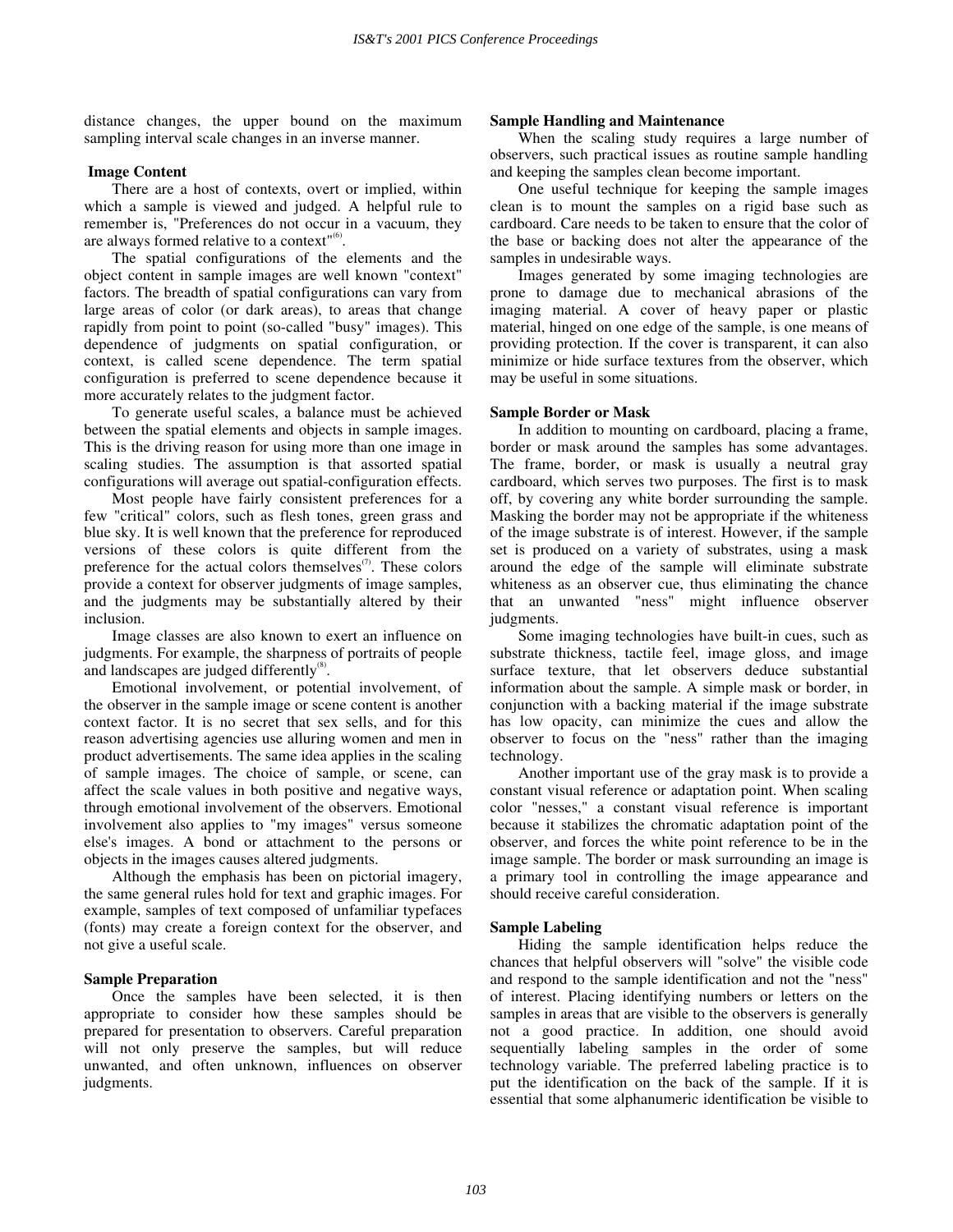the observer, use a non-obvious code of some sort, such as a four-digit sequence of random numbers or letters.

 Bar coding of samples can speed data recording and reduce errors.

## **Numbers of Samples**

In scaling studies, the number of samples depends on the scaling method and the time and resources available. Using many samples in an attempt to cover all the sampleselection considerations discussed so far is often impractical. Depending on the needs of the study, the number of samples can be anywhere from about three to about thirty.

 Scaling method and sample quantity interact considerably. Some scaling methods are most efficient with small numbers, say less than ten, while other methods may only yield satisfactory results with larger numbers. Another consideration is physical sample size. Manipulating postersize images is physically difficult, so the number of samples must be necessarily small if the prints are large.

# **Observers: "Type" and Number**

A commonly held belief among newcomers to psychometric scaling is that experts see things differently, or give different scale values, than unsophisticated observers. This may or may not be true, and it depends on the scaling task. Observers who participate in scaling studies are usually eager to help, and will often use various methods to provide the "correct" answers. These factors are real and must be addressed to assure high-quality scale values.

A general discussion of observer selection is outlined in reference (9). ASTM Standard E 1499-97 (1997), which is primarily oriented to color appearance judgments, provides detailed guidelines for the selection, evaluation and training of observers.

## **Expert versus Average Observers**

Observers who have experience in judging or evaluating images usually fall into the expert observer category. In their vocation, they may learn to make very fine distinctions of the "nesses" they experience. To a much greater degree, experts can distinguish among categories of a specific "ness": their "ness"-scale resolving power is often much greater than average or untrained observers. This may become troublesome with some scaling methods, particularly category scaling, where the trained or experienced observers distinguish among categories that average observers do not. Conversely, there are applications in product quality assurance that require fine quantization or categorization of "ness" values and the detection of small differences. Trained or expert observers are needed in this type of scaling task.

 For specific "nesses" that are relatively unique to a particular imaging system (a defect for example), experienced observers may give scale values that are markedly different from average observers. When this occurs, it may be due to stimulus errors, which simply means that observers are making a judgment on a Technology Variable and not a "ness." Product development personnel are often very familiar with the Technology Variables of the imaging system, so recruiting them as observers is not generally recommended. Product development personnel tend to be more sensitive to "bad" "nesses" than average observers. If the potential observer is knowledgeable about failure modes or technology variables of the particular imaging system, and the scaling study is trying to simulate typical customer response, then such observers should not be considered for the scaling study.

 If the objective is to generate a "ness" scale for average or typical customers, the safest course is to use typical customers as observers. On the other hand, if the scaling task is to scale a fundamental "ness" not specifically associated with a particular imaging device-colorfulness, for example-most human observers will respond similarly.

 Observer training and task familiarity both play a role in understanding the task and the speed of executing the scaling task. Experts generally give scale values similar to average observers when scaling fundamental or basic "nesses," but they often do it faster.

The most common situation is where expert and average observers often give distinctly different responses when answering a preference question. If the scaling task requires a response to any of the following questions:

"Which sample do you prefer?"

"Which one do you like?"

"Which one is best for the xxx application?"

then it is a preference task.

 Confusion about whether the judgment task is a basic "ness" or a preference is probably the origin of the myth about expert vs. average observer difference. Statistical testing is warranted if there are concerns that observer group expertise may distort scale values.

## **Number of Observers**

The fundamental advantage of having a large number of observers is the increased precision of the estimated scale value. Using more observers decreases the error in the scale value, depending on the details of the statistics of the scale estimate. However, the general rule is that scale precision increases as the square root of the number of observers.

 The number of observers to use in scaling studies is typically governed by availability. Scaling studies in the imaging arena are conducted with as few as four observers, and with as many as fifty. A recommended range is from ten to thirty for typical scaling applications. This is not intended to be a rigid rule, only a guideline subject to scale precision requirements and the experience and knowledge of the study administrator. Better estimates of observer numbers can be obtained by establishing a desired scale precision, and using the statistical relationships between numbers of observers and scale standard deviation.

 Increasing observer numbers only affects the scalevalue precision, or variability about its average value. There is no practical way to know the absolute accuracy of a scale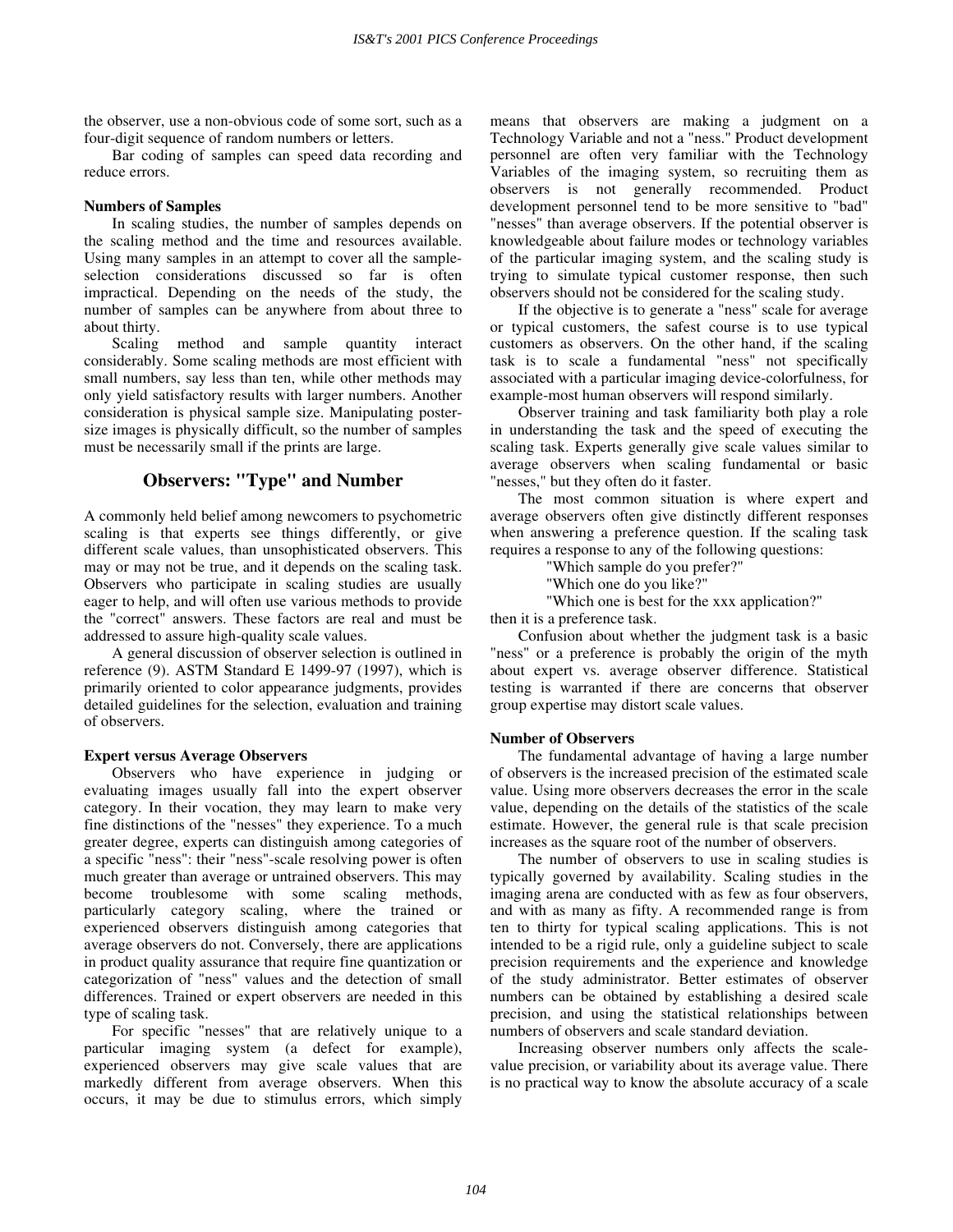value, so the choice of observer number, per se, does not affect scale accuracy.

## **Observer Task Instructions-It's All in the Question**

Next to the sample image set, observer instructions are the most significant item that controls the context of the observers' judgments in a scaling study. Sadly, it is far too common to see the observers' task instructions get only passing consideration.

To achieve useful and meaningful results, observers need to be told what they are to do.

1) What, exactly, is the attribute they are to judge, and what is their judgment task?

2) Is there an explicit or implicit context to the scaling task?

3) What criteria or definition should they use in their judgment?

These considerations are key to any successful scaling study.

## **What is the Attribute and Judgment Task?**

A common scaling scenario is to use the paired comparison data collection method instructing the observer to answer the question, "Which do you prefer?" by selecting one of the pair. In reporting the results, the scale is termed an "image quality" or some other "ness" scale. This is grossly incorrect because the instructions to the observer are, "Which do you prefer?" No question was asked about image quality or a "ness" preference, so the final scale is nothing more than a basic scale of preference.

 The general rule is specifically to ask the observer to make a judgment on the appropriate "ness" or image quality. For an image quality scale, the appropriate instruction to the observer should be something like, "Select one of the two samples that has the highest image quality."

 The judgment task instructions should be clear and should avoid complex or fuzzy ideas, technical jargon, and the use of technology variable labels.

 A recommended procedure is to present a set of written task instructions to the observer to read. The scaling study administrator then asks if the observer understands the instructions. The administrator needs to be alert at this point, because over-helpful observers can use this opportunity to obtain some clues about what answers you want from them. Good practice would have the scaling administrator provide concise answers, without elaboration. This is like walking a tightrope-you want to make sure the observer understands, and yet you do not want to provide background material or explanations that may bias the observer's judgments.

## **What is the Context?**

Observer instructions and scripts frequently set the context of the judgment in a scaling task. For example, the context of the judgment can be set by suggesting that image quality is, "The quality of images you would give to friends and family." We now perform an experiment where the observers judge image quality using paired comparisons. In a paired comparison judgment, observers then may be asked, "Select the sample that has the highest image quality." The resulting image quality scale would have a context of "images that would be given to friends and family." To say that this scale is applicable to the quality of office documents is to seriously mislabel the resultant scale.

 Integrative attributes such as image quality are much more context-or application-dependent than "nesses" such as image sharpness and graininess.

 Even when the question and context are carefully described to the observer, there is no guarantee that the desired results will be achieved. For example, suppose the observer follows instructions and scales a set of samples according to image quality. Yet if the sample set varies only in the "ness" dimension of, say, "textureness," the resulting scale has to be called an image quality scale; image quality is in fact the question posed to the observer. However, the scale is really a scale of "textureness" by virtue of texture being the only "ness" dimension that varies in the sample set! This is, sadly, an all too common problem.

 An introductory script that describes the purpose of the scaling can also establish the context of the scaling experiment. If establishing a context for the judgment is important, then explaining to the observer the purpose for the scaling may be useful. There are mixed views about this. I am from the minimalist school that believes in giving the observer only the minimum of information that is needed to do the task. Extra information may distract the observer from the task at hand. In addition, a long verbal explanation may allow the observer to pick up extra clues in order to be helpful. Finally, an excessive question and answer session consumes precious time for the observer and the administrator. Let the observer spend time giving you answers, not vice versa.

#### **Criteria and Definitions**

Depending on the scaling objective, the "ness" may or may not be explicitly defined. There are several ways to define a "ness":

1) One can use words and define the "ness" in observer instructions.

2) One can use visual references, which are often used as anchors.

3) One can let the "ness" be defined by the observer using some internal criteria.

When an observer uses his or her own internal definition, it is of no use unless the observer somehow conveys its meaning to the study administrator.

If an explicit "ness" definition is used, it should be unambiguous and easily accessible to the observers during the scaling study. A card with the written definition can provide a handy reference. Visual references are often used as anchors in graphical rating scale experiments, but they can be used with most any other scaling method. These references are often employed where a word description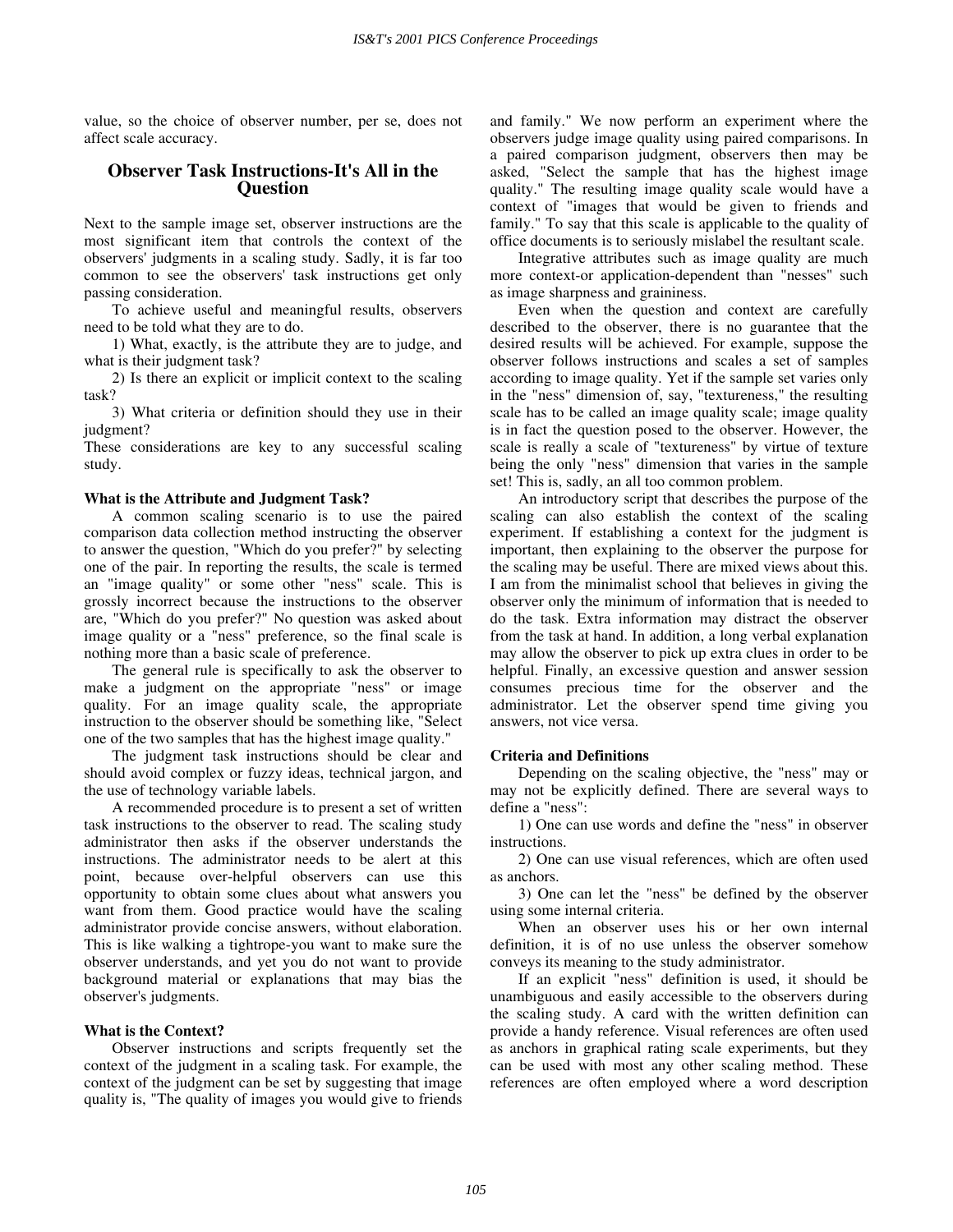would be difficult, or where they supplement a written definition.

## **Looking Through the Haze-Imperfect Samples**

Few samples used in real-world scaling studies are perfect or defect-free, particularly in the early stages of product development. To compensate, we can ask observers to ignore scratches or dirt, or not consider image composition in their judgments. Although instructing observers to ignore certain aspects or defects of the samples is not uncommon, there is no guarantee the observers will do so.

If the attribute of interest does not interfere with, or is different from, the sample defects, then expecting that observers will respond to the "ness" of interest is reasonable. However, if the sample set has streaks and you are asking the observers to judge "bandingness," it is doubtful that, without training, observers can reliably ignore the streaks and judge only "bandingness."

Clearly, the best strategy is to use samples that do not exhibit any unwanted "ness," but this is not wholly realistic. With imperfect samples, asking the observer to ignore such unwanted "nesses" via the instructions would be prudent.

## **Conducting the Scaling Study**

A large number of possible methods for conducting the scaling study are available. There is no universal agreement on a standard method. Scripts and pilot studies are two recommended tools that can help eliminate costly errors and improve scaling studies over the long run.

## **Scripts**

Scripts are the written sequence of procedures, questions, or instructions to be followed by the scaling administrator. The foremost purpose of the script is to present a consistent narrative to all the observers. Most observers look, ask, and listen for cues about what the scaling administrator really wants. They search for cues because they are usually interested in the scaling process, and they want to be helpful and do a good job. Scripts are usually read aloud by the scaling administrator, word for word, as a means of enforcing the consistency of presentation. Using a consistent procedure (the script) also reduces the effects of unintended moderator bias as a factor in observer judgment.

Included in scripts are instructions to observers on how to perform the task, what criteria to use in the judgment, and pointers to external and internal references (anchors) that need to be considered. It is essential that the script should not imply or refer to criteria, definitions, or other items that can affect observer judgments.

There are several significant benefits to using a script. First is the ability to test and modify it in order to fine-tune the experimental procedure. Secondly, the well-tested script can be used multiple times, and simultaneously in multiple locations, and thus ensure that later scalings will be conducted in the same manner as earlier ones. Finally, it formally documents the complete methodology of the scaling study. Using a script is no guarantee that results will be identical, since the observers will no doubt be different, and other factors may change over time. Nevertheless, using a script will reduce the influence of factors that can affect scale consistency.

Commonly included as part of the script for the scaling administrator is a list of the environment requirements, such as a specification of the lighting, a list of equipment, any associated software, and calibration methods. All of these factors can affect the perception and judgment of "nesses" or image quality. The rigorous specification of these environmental requirements will assure identical conditions for any subsequent scalings.

All of this may seem like a lot of effort just to generate a "ness" scale. However, anyone experienced in doing physical measurements usually has a measurement procedure. In this respect, scaling or the measurement of human response is no different.

## **Conclusion**

Psychometric scaling can be a very useful, an often an essential tool in developing and evaluating imaging systems. Its utility relies on the consideration of a variety of factors that affect the observer judgements. This paper has briefly described some of the scaling study considerations and has provided some practical advice to improve the quality of the observer judgments.

## **References**

- 1. Engeldrum, Peter G. *Psychometric Scaling: A Toolkit for Imaging System Development,* Imcotek Press, 2000, ISBN 0- 9678706-0-7
- 2. Bartleson, C. J., in *Optical Radiation Measurements, Vol. 5 Visual Measurements*, C. J Bartleson & F. Grum Eds., Chapter 8, Academic Press, Orlando, FL 32887, 1984, ISBN 0-12-304905-9
- 3. Gescheider, George A., *Psychophysics: The Fundamentals, 3nd Ed*., Lawrence Erlbaum Associates, Inc., 101 Industrial Avenue, Mahwah, NJ 07430, 1997. ISBN 0-80582281-X
- 4. Cory, G. P., M. J. Clayton, & K. N. Cupery, Scene dependence of image quality, Photo. Sci. & Eng. 27:9(1983)
- 5. Westerlink, Joyce H. D. M, & Jacques A. J. Roufs, Subjective image quality as a function of viewing distance, resolution and picture size, SMPTE Jour., 98:113(1989)
- 6. Mellers, B. J. & A. D. J. Cook, The role of task and context in preference measurement, Psychol. Sci. 7:76(1996)
- 7. Bartleson, C. J. & C. P. Bray, On the preferred reproduction of flesh, blue-sky and green-grass colors, Photo. Sci. & Eng. 6:19(1962)
- Freiser, H. & Biederman, Experiments on image quality in relation to the modulation transfer function and graininess of photographs, Photo. Sci. & Eng. 7:28(1963)
- 9. Meilgaard, M., Gail Civille, B. Carr, *Sensory Evaluation Techniques, 2nd Edition*, CRC Press, Inc. Boca Raton, FL, 1991 ISBN 0-8493-4280-5